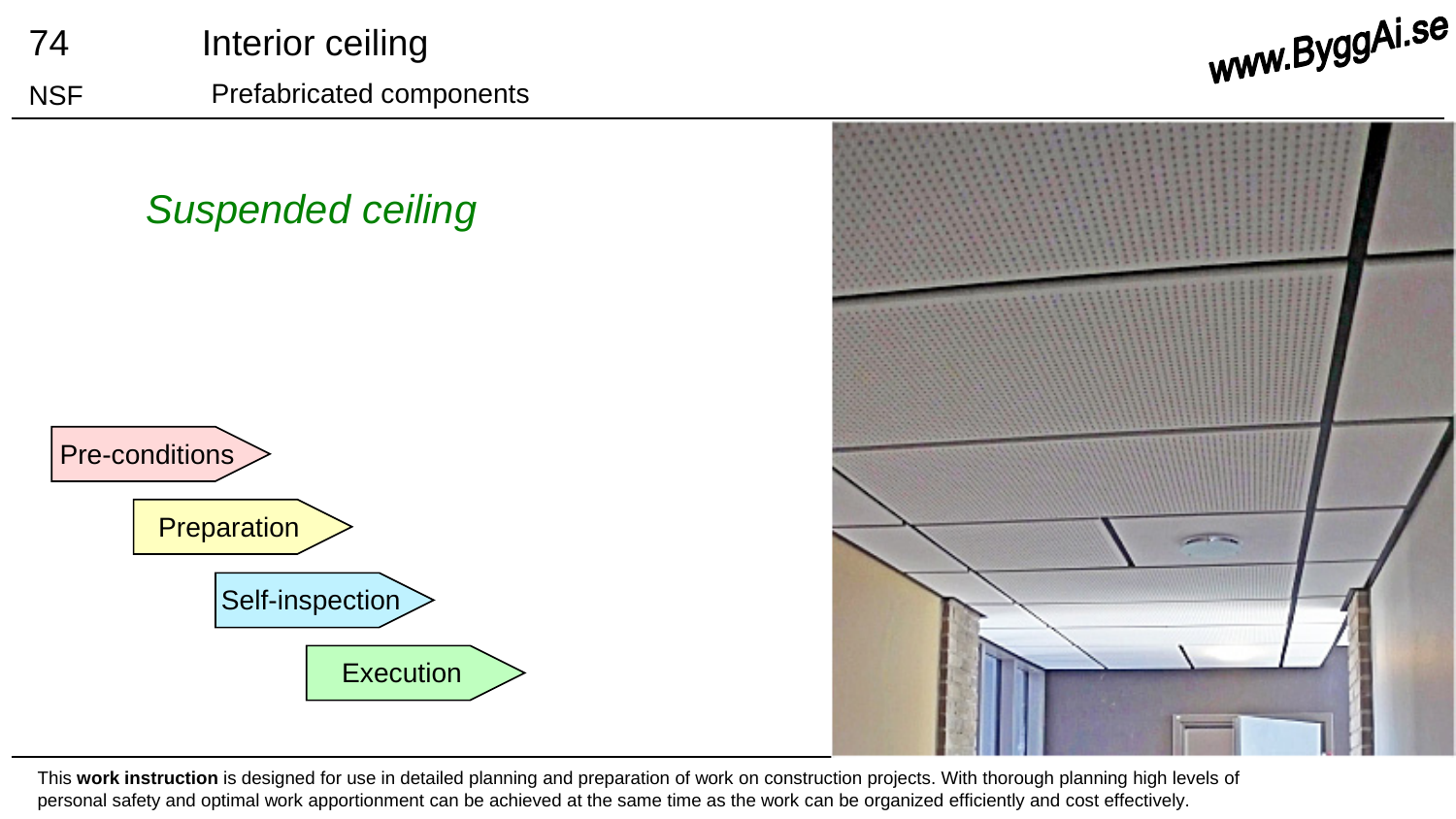# <span id="page-1-0"></span>Safety — Risk assessment

| Work activity & Problem                         | $\mathsf{P}$ | $\mathsf C$ | $Risk = P^{\star}C$ | Action                                |
|-------------------------------------------------|--------------|-------------|---------------------|---------------------------------------|
| Overloading, stretching                         | 10           | 70          | 700                 | Use lifting aids                      |
| Fall from ladder, fall injuries                 | 10           | 15          | 150                 | Use stepladder/stool to larger extent |
| Cluttered workplace = Twisting or fall injuries | 10           | 15          | 150                 | Regular tidying                       |
| Work above shoulder height                      | 10           | 15          | 150                 | Work rotation                         |
|                                                 |              |             |                     |                                       |

|                   |           | Assessment of probability |                     | Assessment of consequences |             |                                        |
|-------------------|-----------|---------------------------|---------------------|----------------------------|-------------|----------------------------------------|
| Probability = $P$ | $P = 0.1$ | Very unlikely             | (<1 times/10 years) | $C = 0.5$                  | Trifle      |                                        |
| $Consequence = C$ | $P = 1$   | Unlikelv                  | (1 times/10 years)  | $C=1$                      | Tiny        | (1 - 2 days sick leave)                |
| $Risk = P * C$    | $P = 3$   | Low probability           | (1 times/3 years)   | $C=5$                      | Small       | (3 - 7 days sick leave)                |
|                   | $P = 10$  | Relative probability      | (1 times/year)      | $C = 15$                   | Tactile     | ( 8 - 29<br>$\cdots$                   |
|                   | $P = 30$  | Probable                  | (1 times/month)     | $C=70$                     | Severe      | $ "$ $ \lambda$<br>$(30-299)$          |
|                   |           |                           |                     | $C = 500$                  | Very severe | $\sim$ $^{10}$ $\sim$ $^{11}$<br>(>300 |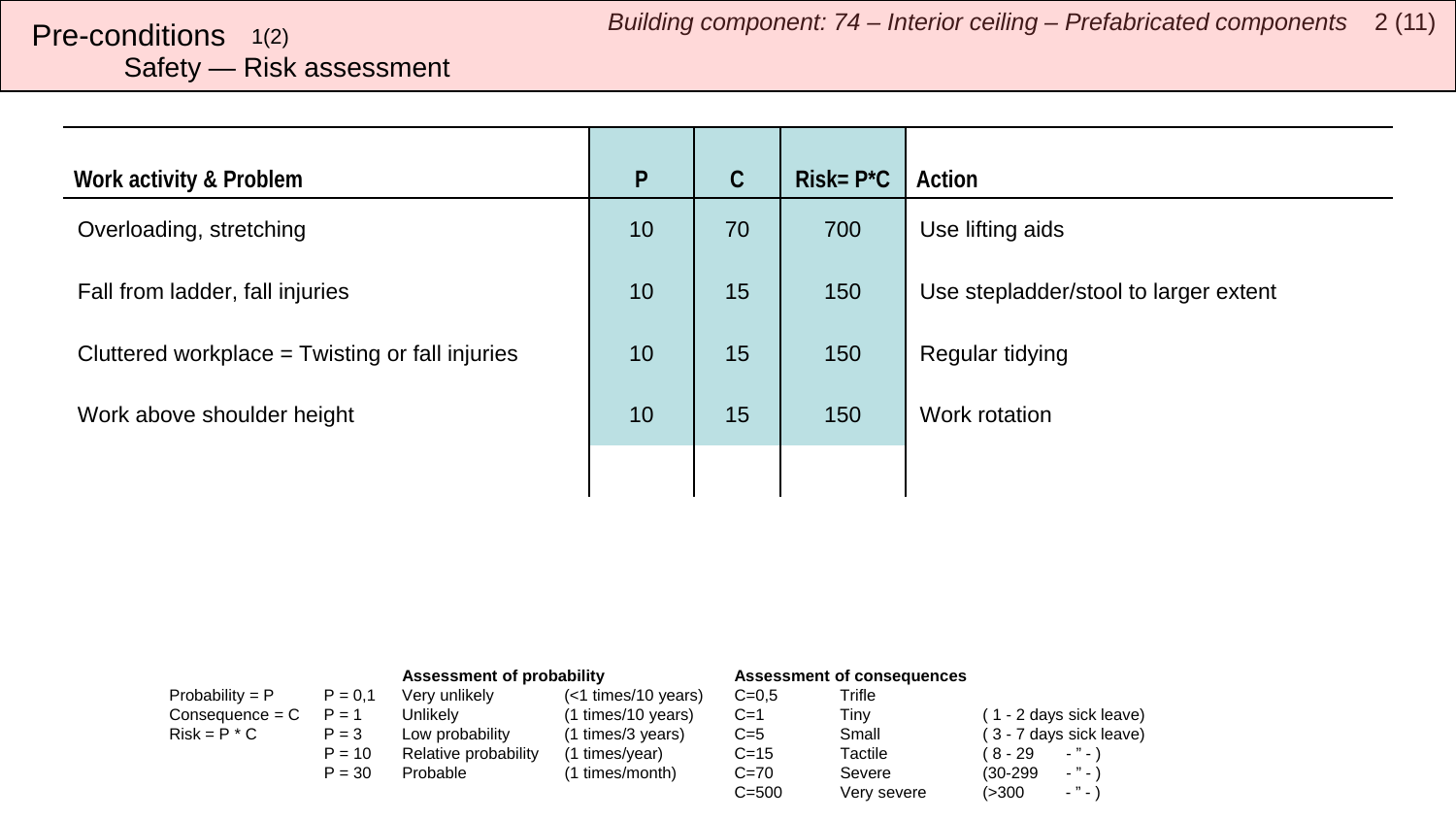Safety — Protective gear

*Text from the Working Environment Authority's brochure Safer Construction Work*

### **First Aid** § **31**

First Aid should be available. Staff who are trained to provide First Aid should always be available. Facilities and First Aid equipment should be marked with signs. There shall also be signs presenting phone numbers, address and, if necessary, route description of the local emergency services. Regulations related to First Aid are presented in AFS 1999:7 "First Aid and Emergency Support".

#### **Access routes** § **63**

For each location where work is performed there shall be safe means of access such as stairway or covered gangway. Ladders are usually not suitable as an access.

#### **Access and transportation** § **38-41 and 53**

Between the various levels there will normally be a stair or ramp. If the level difference between the two levels is more than ten meters and this means that workers have to walk a lot of stairs, then apart from the stairs lifts should be made available.

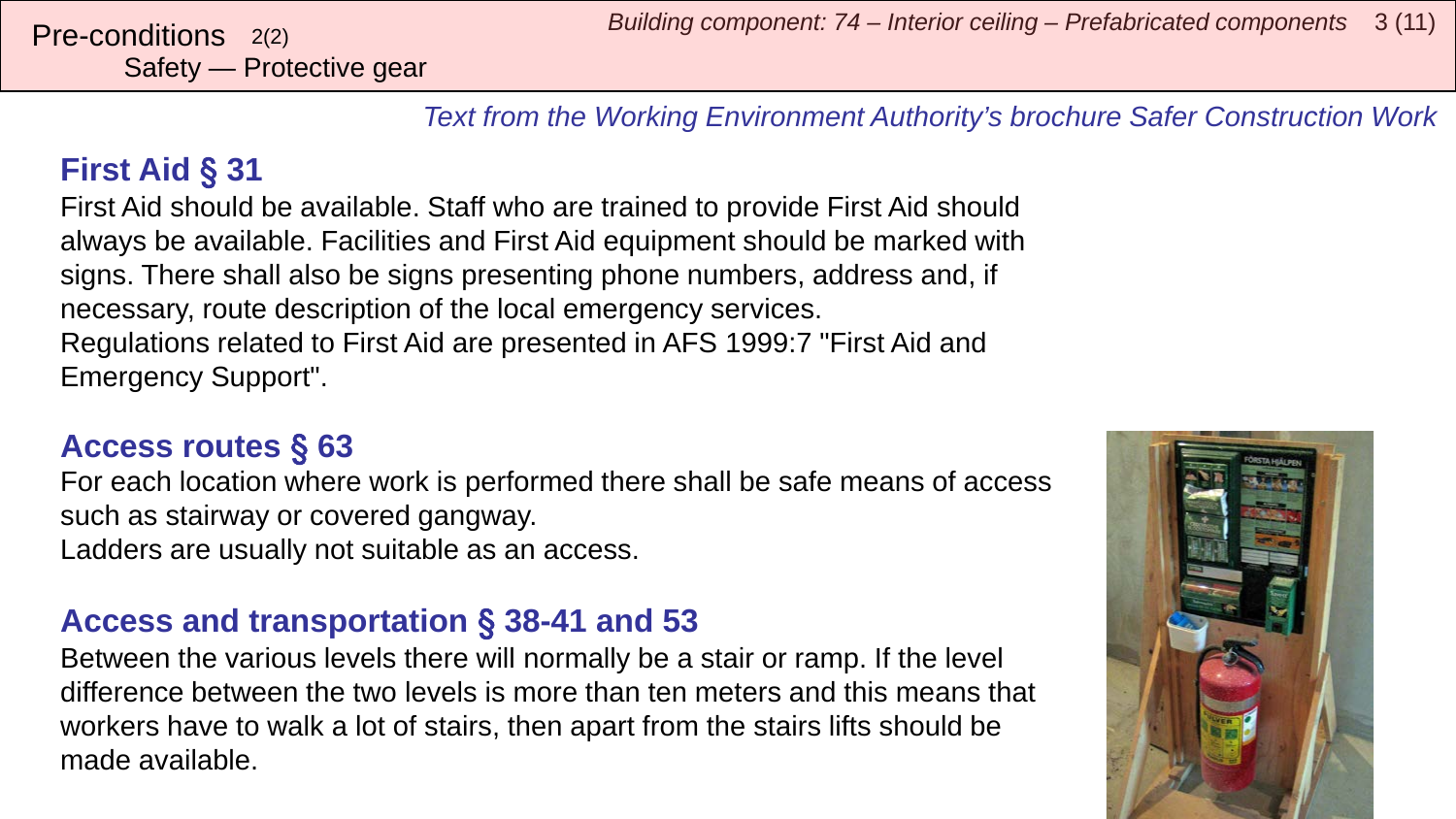<span id="page-3-0"></span>Equipment and machinery Preparation 1(2)

## **Equipment**

- $\Box$  Stepladder with holder To have easy access to the shears, drill and a box with 'nail rings' plastic pipes have been taped to the steps
- □ Step/trestle
- □ Cutting/work table
- A hammer drill
- $\Box$  Metal shears
- **□** Gloves
- $\Box$ Knife
- **□** Hammer
- $\Box$  Broom + garbage bag
- □ Equipment for setting out Laser





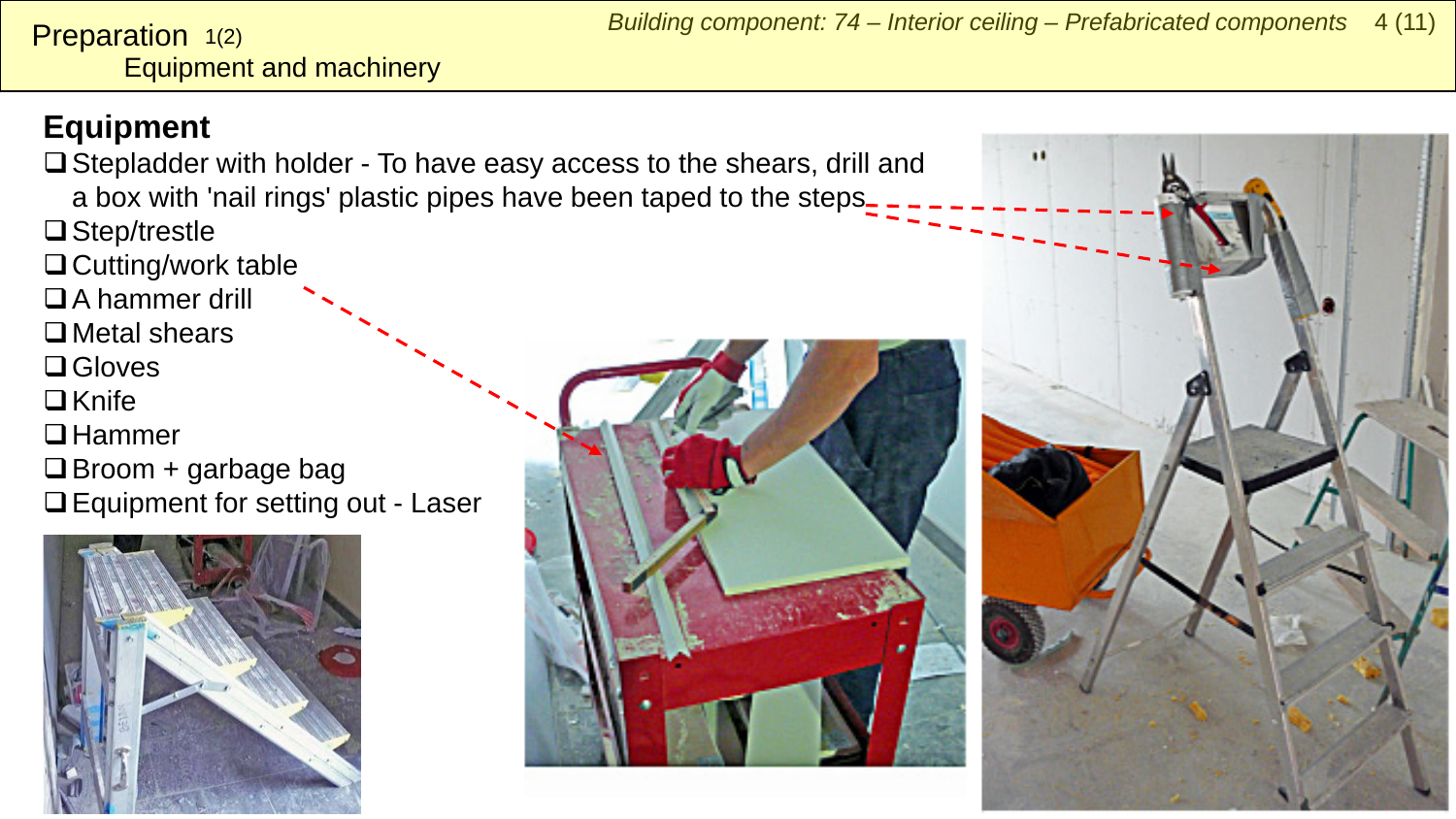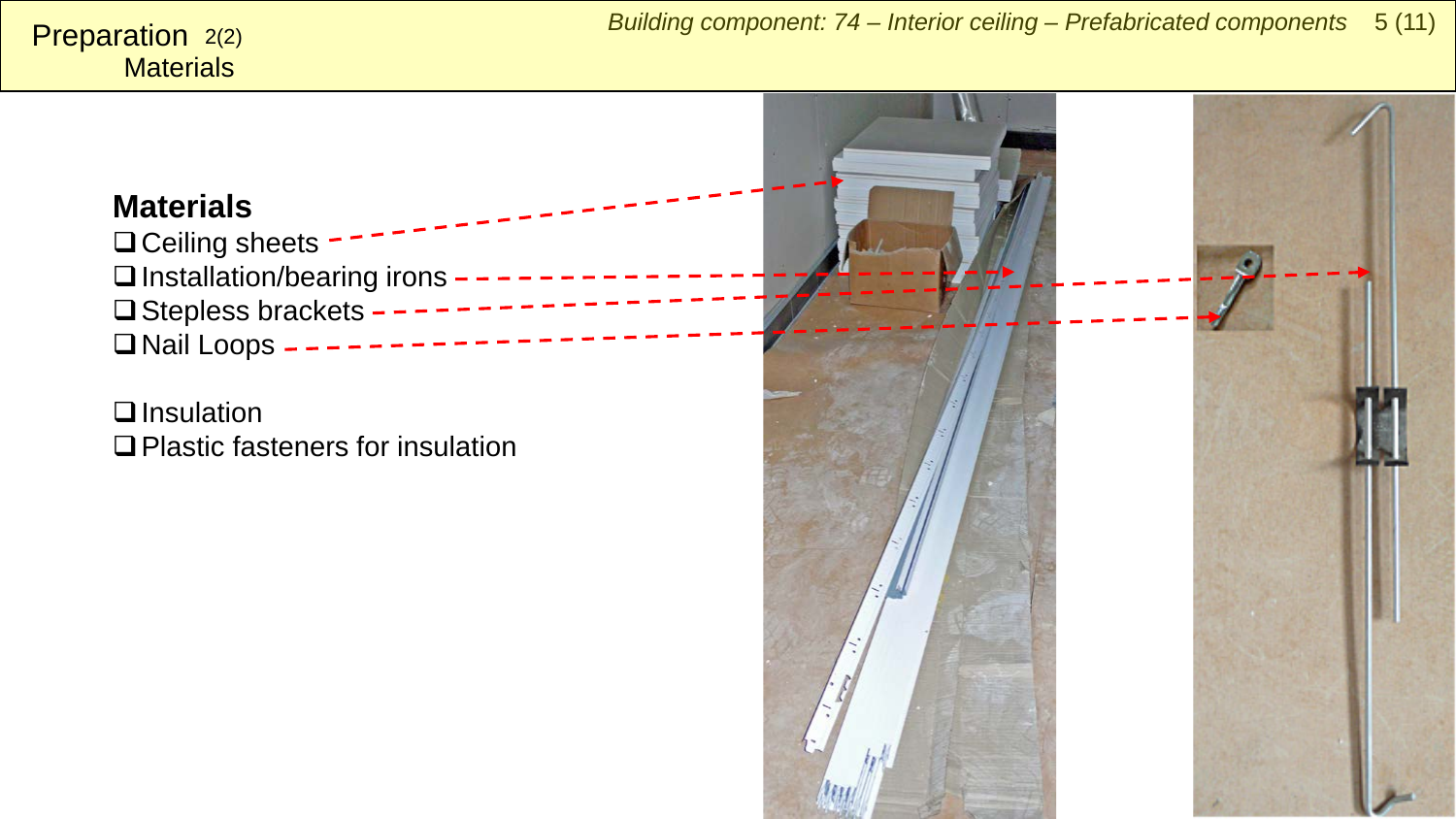#### <span id="page-5-0"></span>Template & instructions Self-inspection 1(2)

| <b>No</b>      | <b>Check</b>                                                 | <b>Method or</b><br>equipment       | <b>Frequency</b> | <b>Result</b> | <b>Date</b><br><b>Signature</b> | <b>Deviation/Remedy</b><br>Approval/Non-A |
|----------------|--------------------------------------------------------------|-------------------------------------|------------------|---------------|---------------------------------|-------------------------------------------|
| $\mathbf{1}$   | Boards marking and dimensions conform to<br>the requirements | Delivery Note                       |                  |               |                                 |                                           |
| $\overline{2}$ | Dismantle able                                               | Test                                |                  |               |                                 |                                           |
| $\mathbf{3}$   | Mechanical fastening as specified                            | Tightening of braces,<br>spot tests |                  |               |                                 |                                           |
| 4              | The studding's stability if a sheet is removed               | Not gliding sideways                |                  |               |                                 |                                           |
| 5              |                                                              |                                     |                  |               |                                 |                                           |
| 6              |                                                              |                                     |                  |               |                                 |                                           |
| $\overline{7}$ |                                                              |                                     |                  |               |                                 |                                           |
| 8              |                                                              |                                     |                  |               |                                 |                                           |
| 9              |                                                              |                                     |                  |               |                                 |                                           |
| 10             |                                                              |                                     |                  |               |                                 |                                           |
| 11             |                                                              |                                     |                  |               |                                 |                                           |
|                |                                                              |                                     |                  |               |                                 |                                           |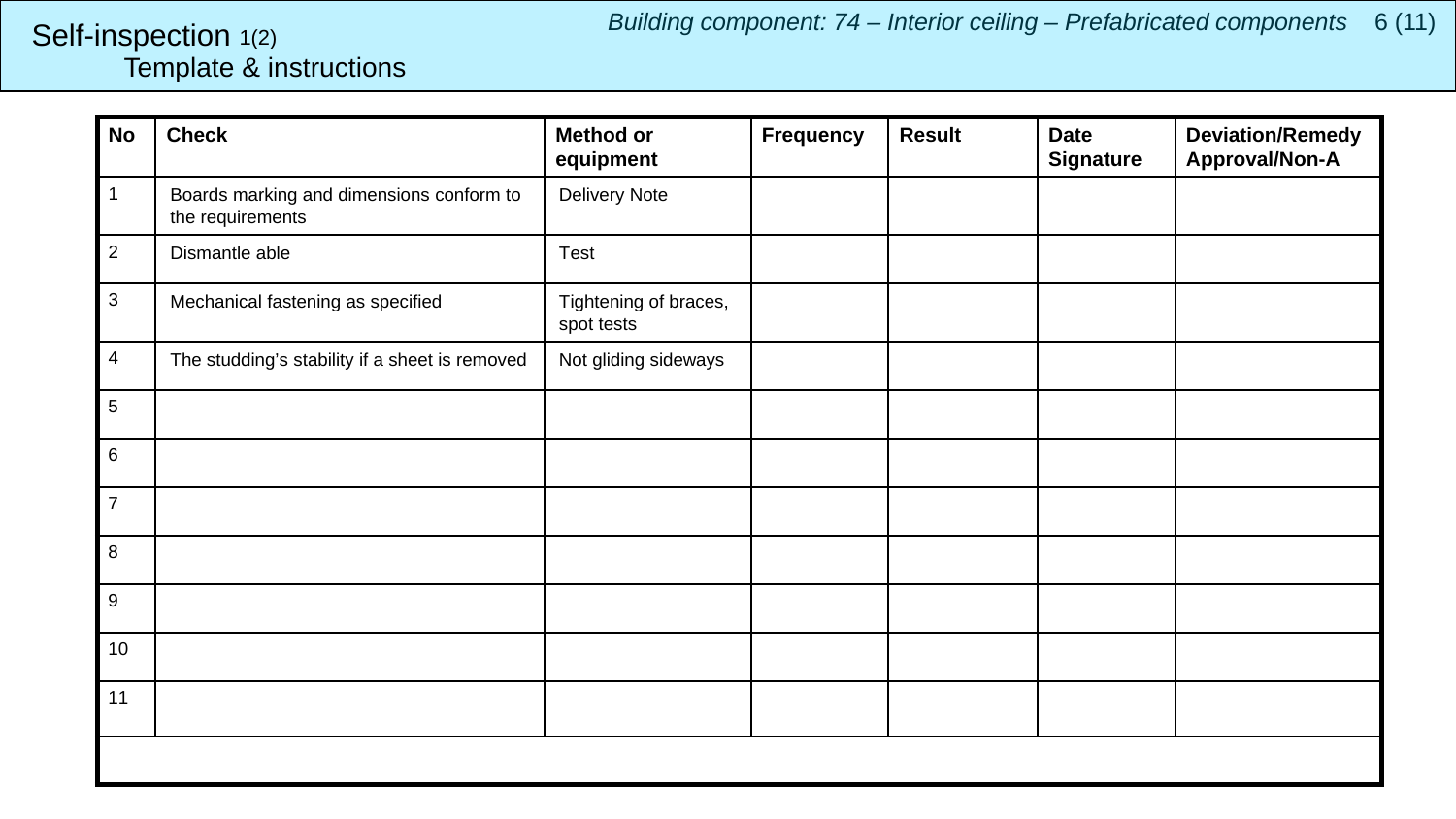# **Quality criteria for the project and the product**

- Study Drawings, Specifications and Inspection planning
- Think through the alternative **methods of production** and handling of materials, tools etc. that can meet the requirements



### *Pay particular attention to*

Key points

Self-inspection  $2(2)$ 

- Perform flooring as described in the Specification and in accordance with the manufacturer's instructions.
- Check the label so that everything is in the right place
- Adapt the attached materials to surfaces and conditions
- Do not mount damaged pieces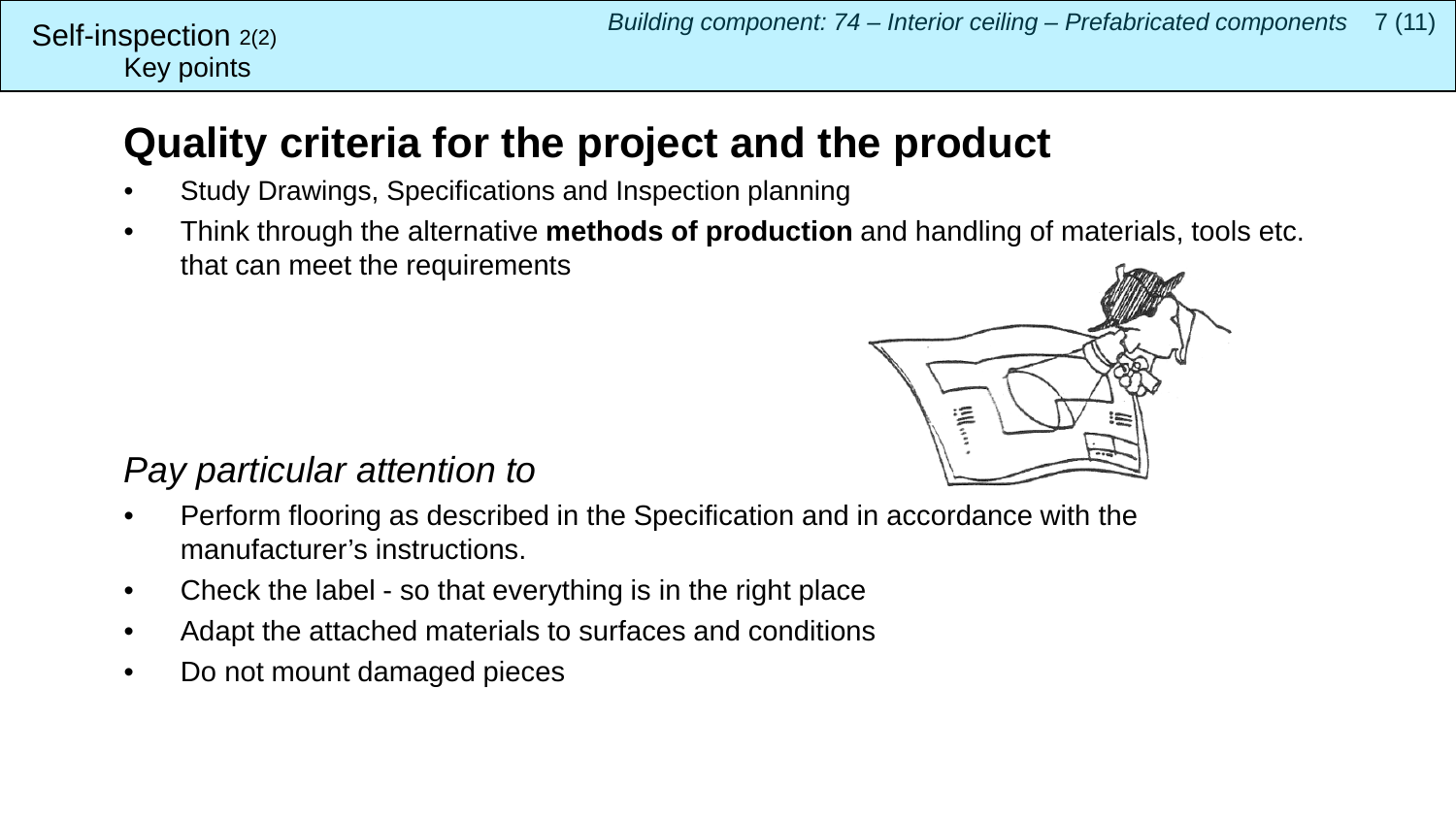#### <span id="page-7-0"></span>Work activity 1(4)



## **Structural framing**

The lines of the structure are measured and marked out. Check that there is adequate room for installations in the ceilings, eg: ducts, pipes and cable trays.

Holes are drilled for eyed-fasteners which are nailed into the holes.

Hangers are fed into the holes in the eye-fasteners

as illustrated to the left.

The structural frames are fitted. Cutting with shears. Wall rails are fastened with nail plugs.



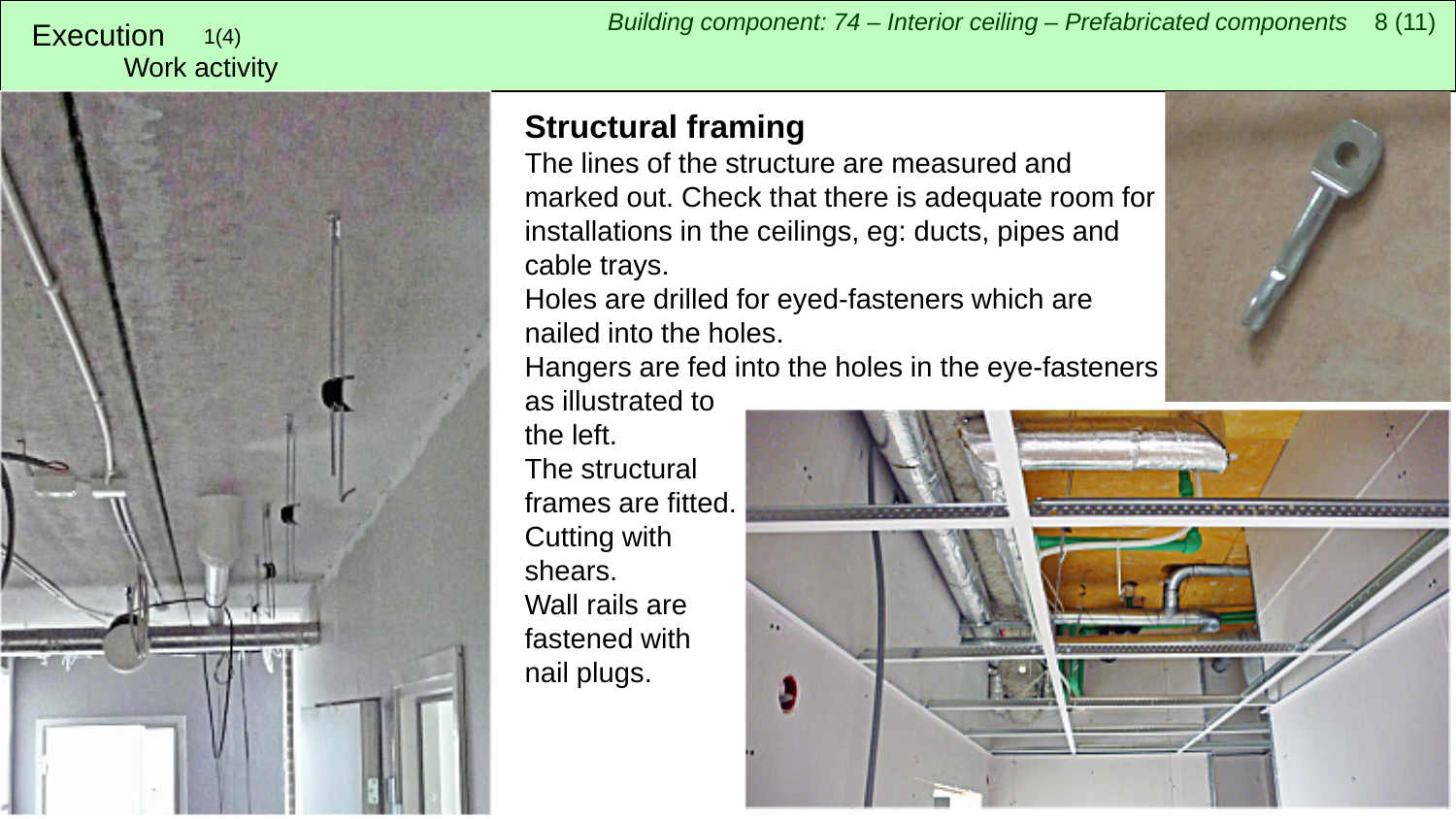Work activity

*Building component: 74 – Interior ceiling – Prefabricated components* <sup>9</sup> (11) Execution 2(4)



#### **Corners, nooks and crannies** Measuring and cutting to fit

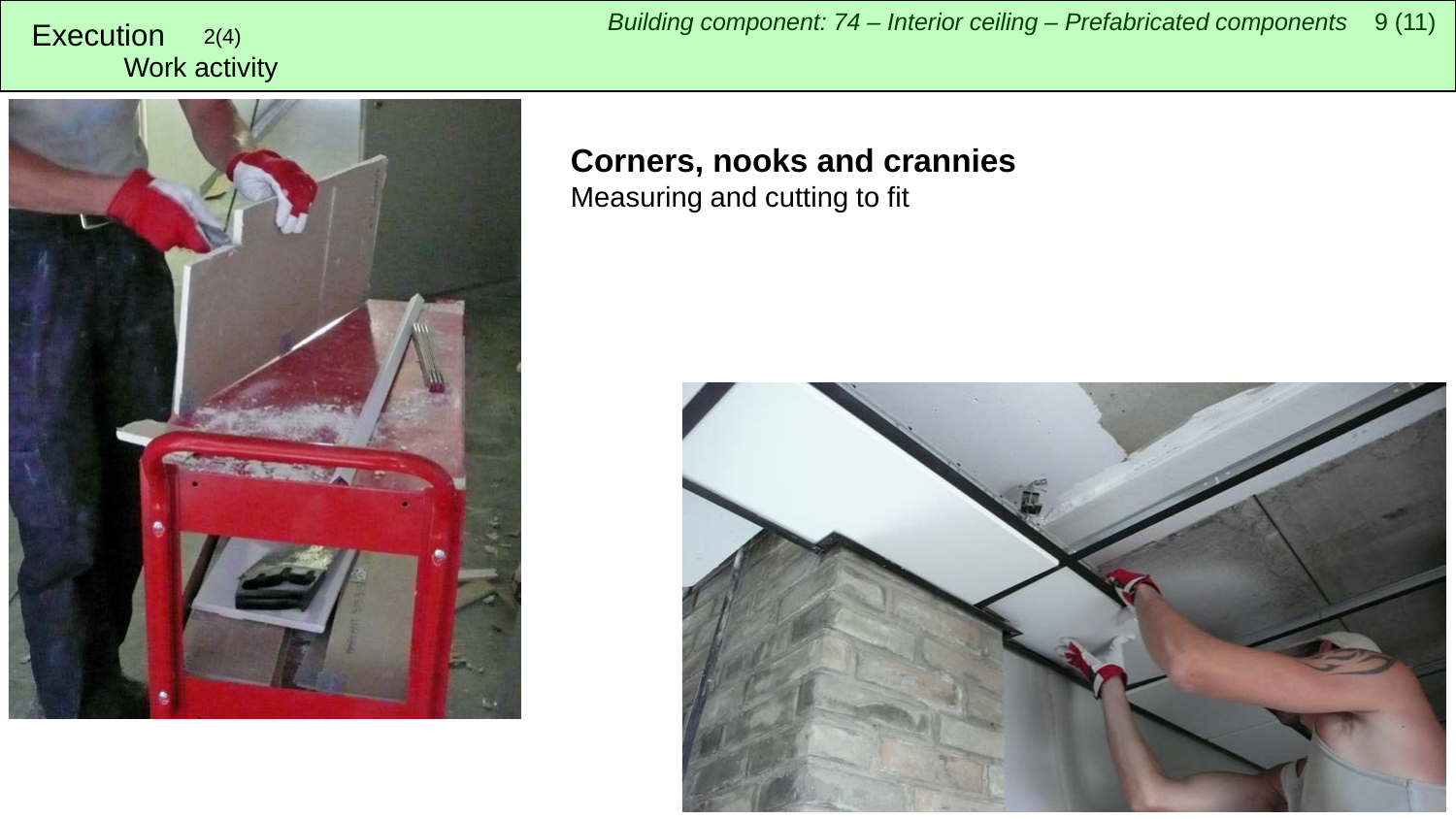# Work activity



# **Obstacles**

### Transfers eg at ducts